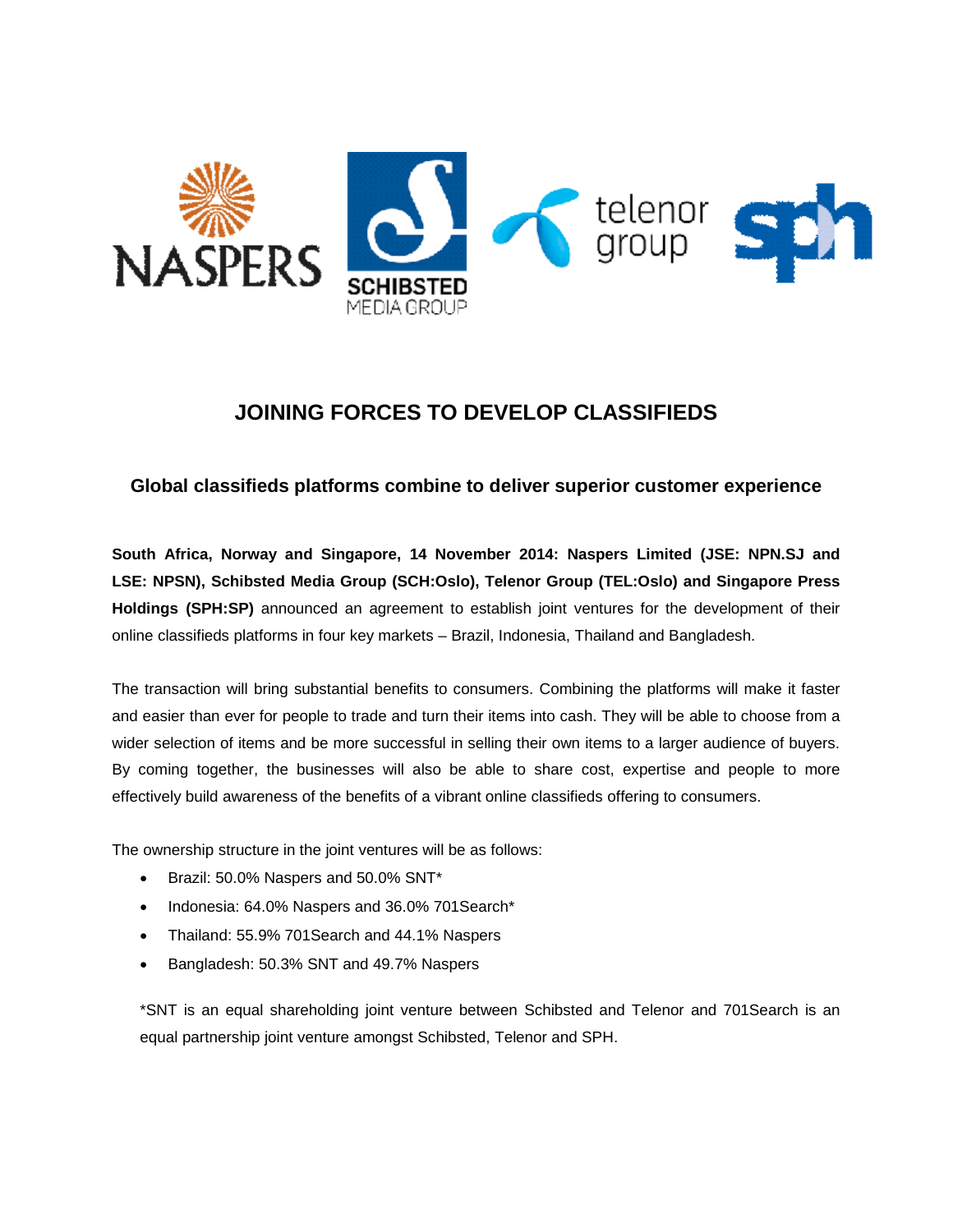As part of the agreement, 701Search will transfer its online classifieds business in the Philippines to Naspers, who will manage the operation. This will allow 701Search to focus its efforts in Thailand. The parties will continue to develop other markets separately.

Commenting on the transaction, Rolv Erik Ryssdal, CEO of Schibsted Media Group, said "Schibsted, our existing partners and Naspers have all been at the forefront in developing high quality, online market places for consumers wanting to buy and sell in a number of emerging markets. By joining forces, we will be able to further develop these market places even more efficiently".

"Combining our expertise and sharing costs means we can build much better awareness among consumers of the huge benefits of online classifieds", added Martin Scheepbouwer, CEO of Classifieds at Naspers. "We'll also be able to expand the products and services we offer to existing and new buyers and sellers".

"Building on the already established and successful cooperation between us, SPH and Schibsted, our engagement in online classifieds has moved from a somewhat unexplored field to a strategic and exciting area of opportunity. I'm confident that taking this to the next phase will result in a sustainable model with great customer services, good growth and potential synergies," said Henrik Clausen, EVP and Head of Telenor Group Strategy & Digital.

Mr Alan Chan, CEO of SPH, said: "We are pleased to partner with Naspers following our strategic investments with Schibsted and Telenor. It will greatly enhance our regional presence, ensure cost savings and promote exchange of expertise. We are confident that this move will help us better serve all consumers in the region."

The transaction is subject to EU approval and is expected to close in early 2015.

#### **Conference call details:**

A joint conference call has been scheduled for 09:00 GMT on 14 November 2014.

The company representatives on the call will be:

- Naspers: Bob van Dijk (CEO), Martin Scheepbouwer (CEO, Classifieds) and Mark Sorour (CIO)
- Schibsted: Rolv Erik Ryssdal (CEO), Trond Berger (CFO) and Terje Seljeseth (CEO, Classified Media)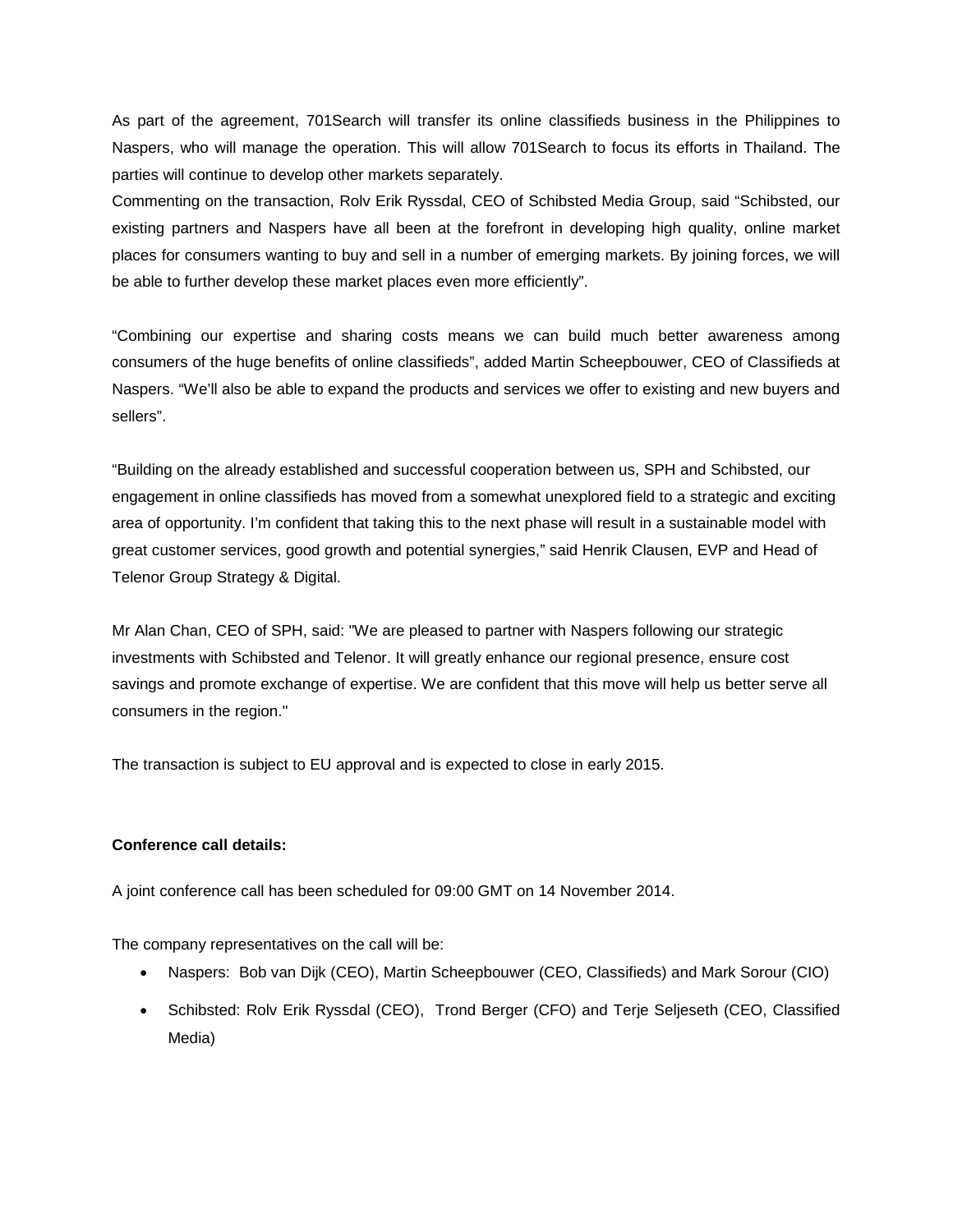#### **Participant details:**

\*please dial in 5-10 minutes prior to the start time.

| <b>Conference ID</b> | 1806273       |                    |
|----------------------|---------------|--------------------|
| <b>Conference ID</b> |               |                    |
|                      | <b>UK</b>     | +44(0)20 7784 1036 |
|                      | <b>USA</b>    | +1212 444 0412     |
|                      | Hong Kong     | +8523071 3092      |
| <b>Participants</b>  | Singapore     | +656622 1089       |
|                      | South Africa  | +2711 019 7076     |
|                      | Norway        | +472350 0486       |
|                      | <b>Brazil</b> | +5511 3351 7256    |

## **Replay details (available for 7 days until 23:59 on 19 November 2014).**

| <b>Conference ID</b> | 1806273      |                      |
|----------------------|--------------|----------------------|
| Replay               | UK           | +44 (0) 20 3427 0598 |
|                      | <b>USA</b>   | +1 347 366 9565      |
|                      | Hong Kong    | +852 3011 4669       |
|                      | Singapore    | +65 3158 1174        |
|                      | South Africa | +27 11 019 7025      |
|                      | Norway       | +47 2100 0498        |

#### **For more information please contact:**

#### **Schibsted:**

Media:

Anders Rikter, Director of Communications, [anders.rikter@schibsted.no,](mailto:anders.rikter@schibsted.no) +47 920 84 996

Investors/analysts:

Trond Berger, CFO, trond.berger@schibsted.no, +47 916 86 695 Jo Christian Steigedal, VP Investor Relations, [jo.christian.steigedal@schibsted.no,](mailto:jo.christian.steigedal@schibsted.no) +47 415 08 733

#### **Naspers:**

Meloy Horn, Head of Investor Relations, [meloy.horn@naspers.com,](mailto:meloy.horn@naspers.com) +27 11 289 3320

### **Telenor:**

Atle Lessum, Head of Communications Telenor Group Strategy & Digital, [al@telenor.com,](mailto:al@telenor.com) +47 415 05 645